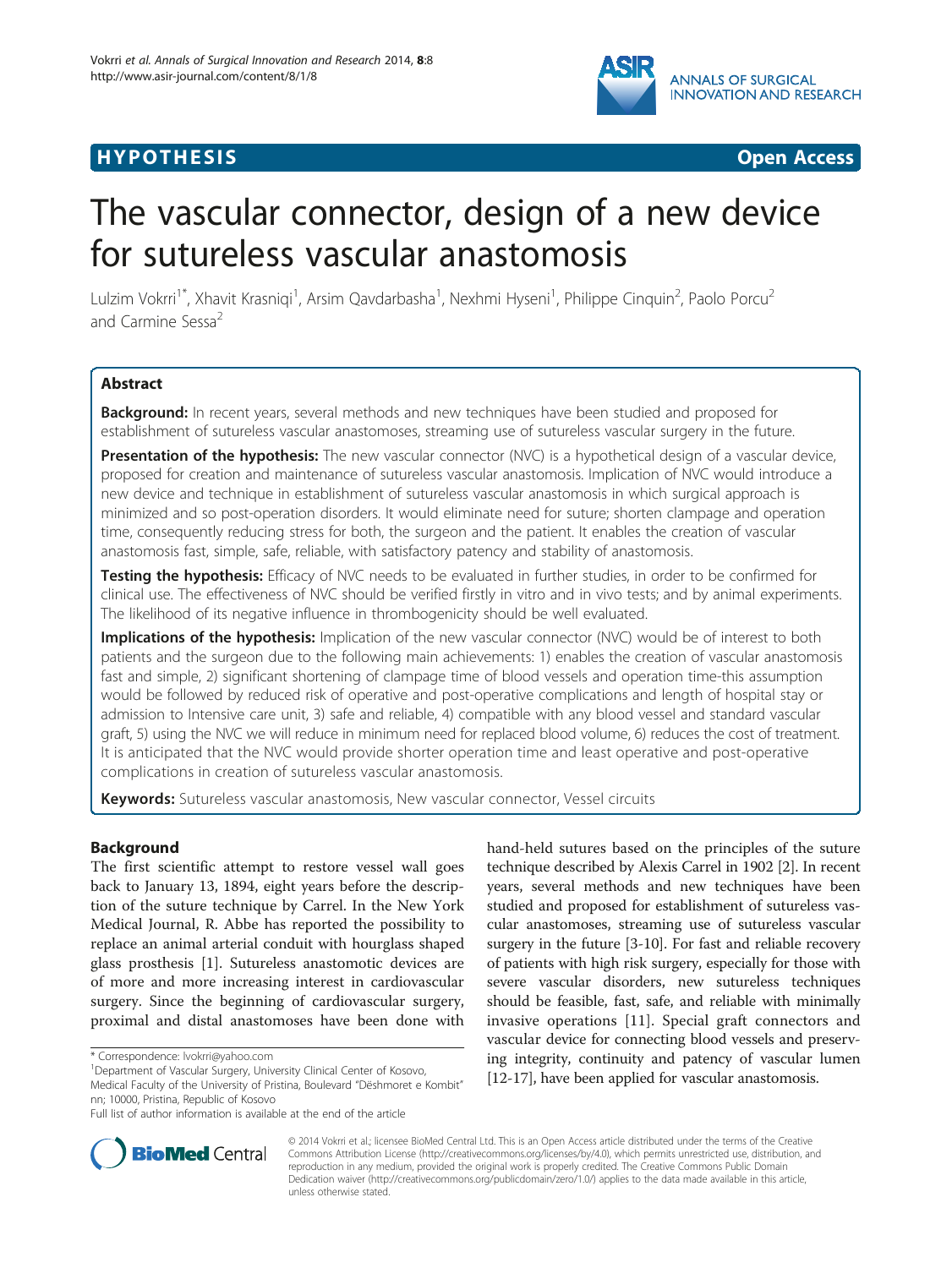#### General information of vascular anastomosis

Vascular anastomosis is joining of two blood-carrying vessels. Some of the commonly practiced anastomoses are artery to artery, artery to vein, and artery to synthetic tube graft. Also, the two most common forms of an anastomosis are end to end; and end to side. In most cases vascular anastomoses are normally sutured conventionally as the reference technique of sewing. We may even say that this technique is still considered as "golden standard" in cardiovascular surgery (Figure 1) [\[1](#page-5-0)]. In the pathologic arteries and limited access surgery or through minimal surgical approaches, the hand suture sometimes is difficult. This procedure depends on surgeon dexterity and requires time and great technical effort [[3](#page-5-0)].

Therefore other efforts to sutureless vascular anastomosis of side-to-side, end-to-side, or end-to-end type, have been also tried with special devices, tools and equipment [\[3](#page-5-0),[4,](#page-5-0)[12-18](#page-6-0)].

#### Presentation of the hypothesis

As a new device for creation of a sutureless vascular anastomosis, is use of a new vascular connector. The hypothesis we propose here is that NVC may be an alternative treatment for sutureless vascular anastomosis. This hypothesis is based on the following points: 1) no need for suture, 2) shorter time of operation, 3) safety, 4) reliability, 5) patency and 6) stability of vascular anastomosis.

#### Proposal of a new vascular connector (NVC)

The NVC is composed of three parts, an inner tube with conical ends and the two outer rings, which serve to establish and maintain vascular anastomosis (Figure [2](#page-2-0)).

NVC was made out of polymerized plastic (Photopolymer LS 600) and produced using a three dimensional (3-D) printer (Figure [3](#page-2-0)A and [3](#page-2-0)B). It is designed to make possible creation of end-to-end vascular anastomosis of various conduits: protheto-prosthesis, arterial-prosthetic, arteryartery, artery-vein and vein-vein. Vascular connector can be printed (produced) as required, for each type of blood vessel requiring vascular reconstruction. We have constructed a mathematical model for all dimensions; and have printed vascular connectors of various sizes of 0.1 mm increments from 4-7.5 mm.

The inner tube has a length of 20 mm. The maximal thickness of the wall of the inner tube in its centre is 0.3 mm, and in the ends is 0.1 mm. The central 3 mm of the inner tube is cylindrical in shape, and the rest is conical with a length of 8.5 mm, on both sides.

The central 3 mm cylindrical part of the internal tube was the maximum external diameter of the inner tube. The adjacent 8.5 mm on either side of this, are conical in shape with a gradual reduction in diameter. At the most distal end, there is a reduction of 0.4 mm in the diameter of the inner tube. It is precisely this change of diameter, which enables easy connection of blood vessels. Therefore, the external diameter of the inner tube is proportional to the internal diameter of the blood vessel or synthetic vascular graft. This allows end-to-end vascular anastomosis to be accomplished almost exactly around the line of artery-artery contact.

The size and the outer shape of the inner tube are directly proportional to the size and inner shape of the external rings. The length of the external rings is: masculine - 10 mm, feminine -15 mm. When connected they have a total length of 20 mm, equal to the length of the inner tube. The two outer rings of the vascular connector have three ratchet type teeth, which when they clasp between themselves with an axial slip, secure a leak proof connection of the anastomosis.

Masculine and feminine parts of the external conical ring are connected with the axial push, without rotation.

Safest and most consistent way to create a connection and leak proof sutureless anastomosis, in this technique, is to close fit the ends of the blood vessel over conical surface of inner tube, always maintaining the integrity of the vessel.

Regarding external compression of the vessel wall, the tested NVC was designed, calculated and printed for the vessel wall thickness of 0.5 mm, with an external compression of the connector rings of 15%,  $(0.075 \text{ mm})/2 = 0.0375 \text{ mm}$ , in order to not compromise blood flow to the vasa vasorum.

#### Clinical implication

NVC is proposed to create a sutureless vascular anastomosis. It bears less stress for both patient and surgeon. Details of the implementation of NVC to establish and

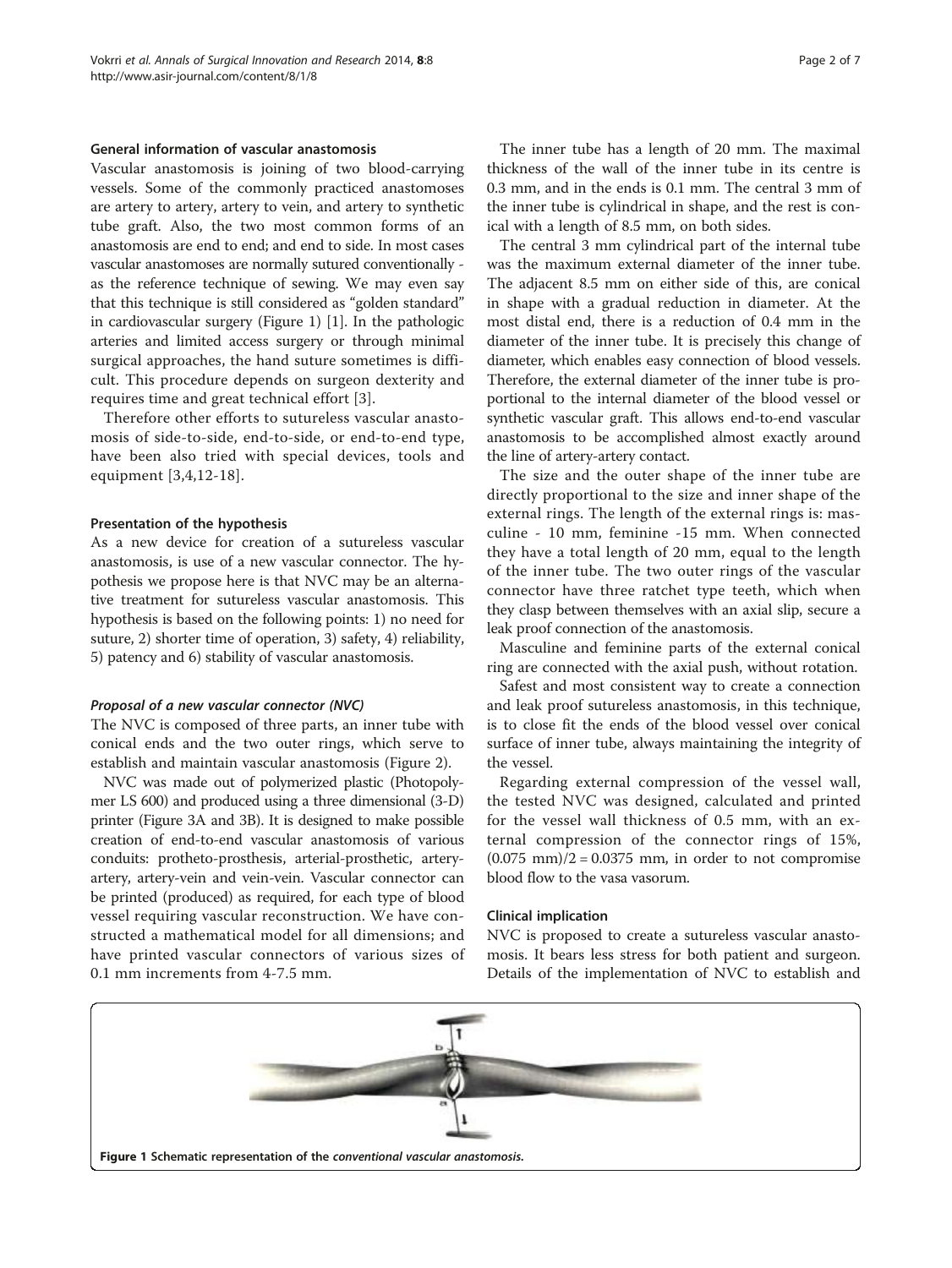<span id="page-2-0"></span>

maintenance the sutureless vascular anastomosis are schematically presented stepwise in Figure [4.](#page-3-0) In this technique, first part of the connector, distal ring, is located initially in the distal part of blood vessel (Figure [4C](#page-3-0)). Then, the second ring is situated in the proximal part of blood vessel (Figure [4](#page-3-0)D), to proceed with the introduction of fine inner tube with conical ends in the distal and proximal blood vessel (Figure [4E](#page-3-0) and F). The anastomosis is finalized with closure of outside positioned rings and interlocks both ends of the blood vessel or vascular graft prosthesis, without any gaps, to prevent leakage and eventual formation of late pseudo aneurysm. Consequently, two ends of the blood vessel are connected with each other without any suture (Figure [4](#page-3-0)G); Antiagregant drugs should be administered to minimize the risk of thrombosis in the postoperative period.

The following points support the NVC's applicability for clinical use: 1) enables the creation of vascular anastomosis fast and simple. The NVC replaces the suture, as the most technically challenging part for vascular surgeons during the anastomosis procedures. Establishment of vascular anastomosis will take shorter time than existing techniques. 2) significant shortening of clampage time of blood vessels - this assumption would be followed by reduced risk of operative and post-operative complications and length of hospital stay or admission to Intensive care unit, 3) safe and reliable - creates permanent anastomosis with better blood flow, without migration and displacement of connector, without stenosis or pseudo aneurysm in anastomotic site, 4) using the new vascular connector we will reduce in minimum need for replaced blood volume, 5) compatible with any blood vessel and standard vascular grafts, 6) reduces the cost of treatment.

Comparison between conventional vascular anastomosis with sutureless anastomosis procedures is presented in Table [1.](#page-3-0)

#### Testing the hypothesis

The NVC can be considered as a way to restore and to maintain vessel continuity; and it can be used either with biological or prosthetic grafts. Considering the application of this technique, further studies are needed to confirm its effect in clinical cases. The effectiveness of NVC should be verified firstly in in vitro tests, by animal experiments, and tests in cadavers. The likelihood of its negative influence on thrombogenicity should be well evaluated. When these concerns are cleared, we believe that NVC could be used as a new device for creation and maintenance of sutureless vascular anastomosis.

In order to test our hypothesis, we have performed ex vivo experiment on four freshly dissected carotid arteries of sheep. The arterial lumen diameter was measured using an electronic calliper. Four anastomosis were performed with the new vascular connector  $(n = 4)$  and the other four  $(n = 4)$ , using  $6/0$  prolene sutures and 13 mm needle. The carotid arteries were anastomosed end-to-end using the NVC 4.5 to 4.8 mm in diameter. This allowed end-to-end anastomosis to be accomplished almost exactly around the line of artery-artery contact. The time of completion of anastomoses was recorded. The end of the carotid arteries were ligated and clamped. This closed system was filled with 0.9% saline and the leakage of anastomosis was assessed. In addition, to complete this ex vivo experiment, a mechanical stress was applied at the anastomotic site of sutureless vascular anastomoses. The tension of detachment of anastomosis was measured by using a mechanical dynamometer. All

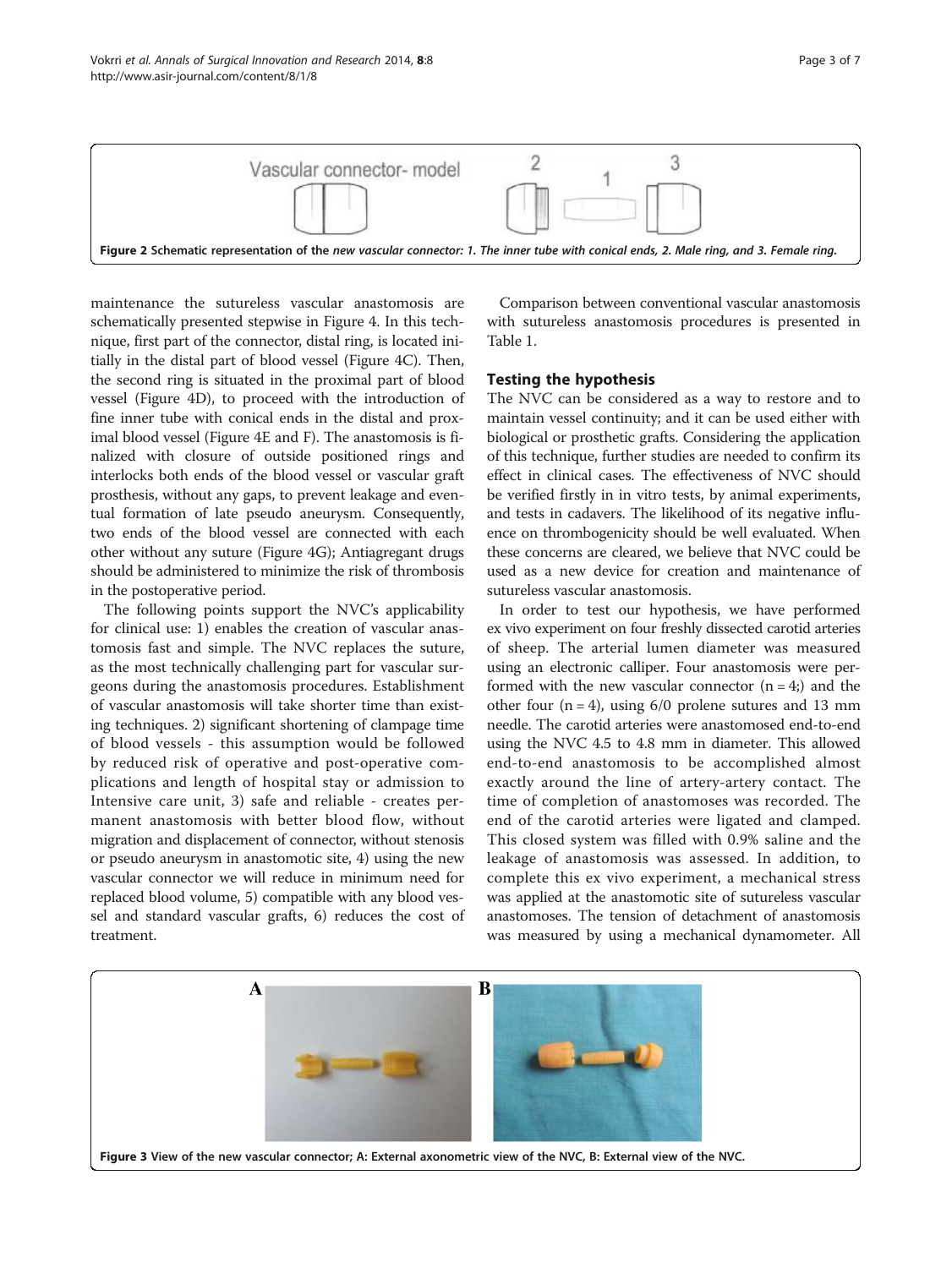<span id="page-3-0"></span>Vokrri et al. Annals of Surgical Innovation and Research 2014, 8:8 Page 4 of 7 http://www.asir-journal.com/content/8/1/8



proximal and distal part of blood vessel. E) Introduction of inner tube in the distal blood vessel. F) Introduction of inner tube in the distal and proximal blood vessel. **G**) The final form of anastomosis.

|                                   |  | Table 1 Comparison between "conventional" and |  |  |
|-----------------------------------|--|-----------------------------------------------|--|--|
| "sutureless vascular anastomosis" |  |                                               |  |  |

| Criteria                                                       | Conventional  | <b>Sutureless</b> |
|----------------------------------------------------------------|---------------|-------------------|
| Operation duration                                             | Longer        | Shorter           |
| Blood less during operation                                    | More probable | Less probable     |
| Safe and reliable                                              | Less probable | More probable     |
| Resistance of anastomosis<br>(mechanical and pressure testing) | Less probable | More probable     |
| Operative and post-operative<br>complications                  | More probable | Less probable     |
| Stress of surgeon and patient                                  | More          | 1e55              |
| Reduce the cost of treatment                                   | More          | less              |

parameters have been measured and recorded at the control group with sutured anastomoses.

#### Test results

Ex vivo testing of the NVC was successfully completed. In all four cases, the sutureless anastomosis was completed in less than one minute. The mean duration of sutureless anastomosis was 23 seconds, whereas for manually sutured anastomoses it was 583.2 seconds. Compared to manually sutured anastomosis, duration of sutureless anastomosis was significantly shorter  $(p < 0.05)$ (Figure [5](#page-4-0)).

Maximum pressure resistance at the anastomotic site - No leakage occurred at the sutureless anastomotic site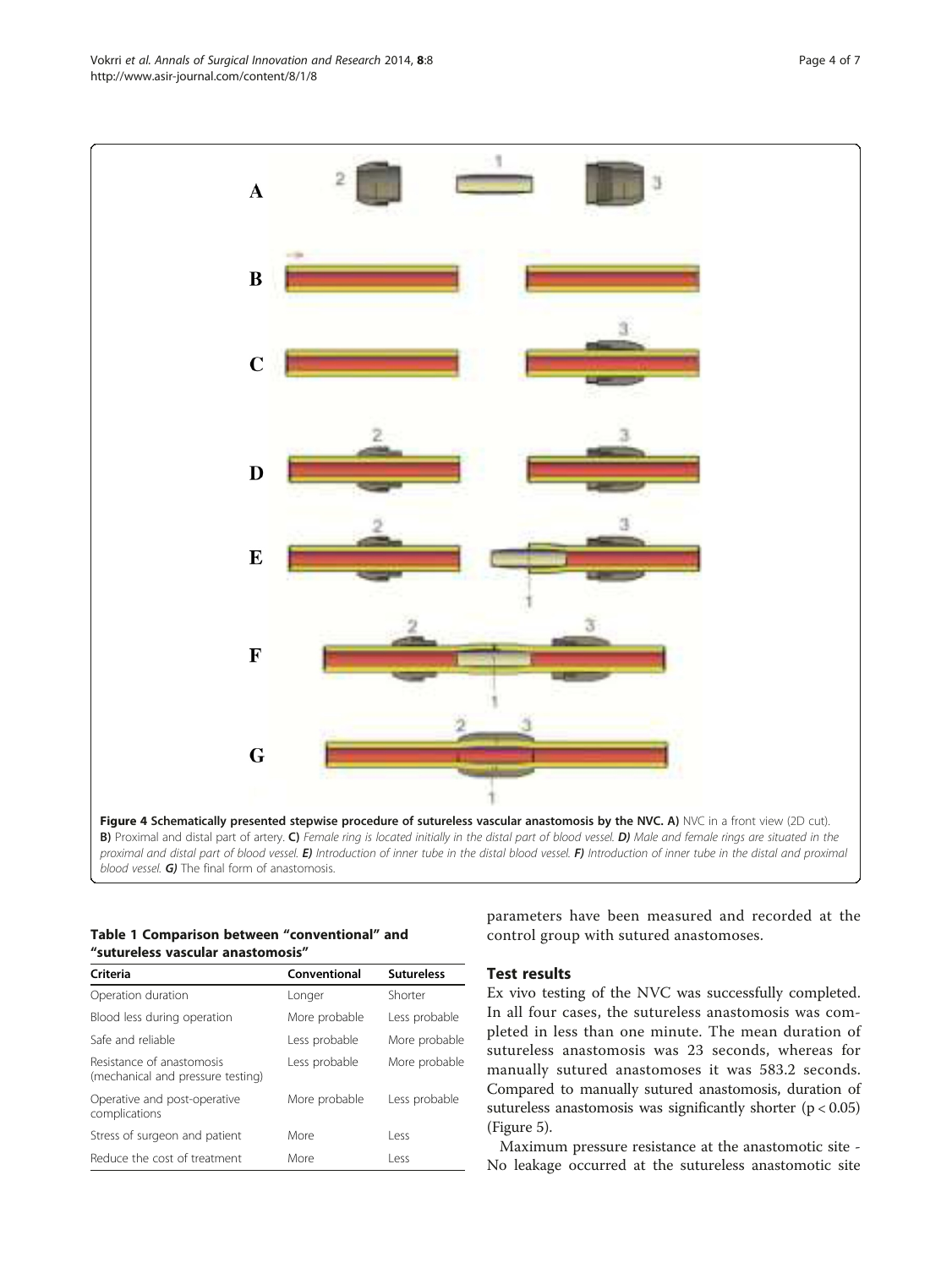on internal pressures of up to 295 mmHg, versus manually sutured anastomoses where the leakage occurred at 146.25 mmHg,  $(p < 0.05)$ . The sutureless anastomoses were significantly higher in internal pressure resistance, then the sutured anastomoses. Both tests were performed in the eight samples immediately after the surgery (Figure 6).

Figure 5 Anastomosis time (n=8, \*Sig. at 5%; p =3,06  $\times$ 10<sup>-8</sup>).

suturless anastomoses

sutured anastomoses

0.00

100.00

200.00

300.00

seconds

400.00

500.00

<span id="page-4-0"></span>600.00

Detachment test of force of anastomosis-Immediately after the completions of the anastomosis, the mean forces of tension resistance were 18.75 N for the sutureless anastomoses and 41.25 N for manually sutured anastomoses. According to these results, when compared to sutureless anastomoses, manually sutured anastomoses had a significantly higher tensile strength  $(p < 0.05)$ , (Figure 7).





\*



50.00

#### **Discussion**

Several experimental studies, using diverse devices and mechanisms, for the creation of sutureless vascular anastomosis have been conducted; but unsatisfactory results have limited the wide application of such methods in human clinical practice [\[3](#page-5-0)[-10,12-21\]](#page-6-0).

The new vascular connector suggested in this work provides shorter time, safety, reliability, patency and stability of anastomosis.

Since new vascular connector is a very fine device, it ensures perfect match of both ends of the blood vessel, or vascular graft prosthesis, establishing effectively a sutureless vascular anastomosis. In addition, after the closing of the vascular connector rings at the outer part of the vessel, we will ensure safety of the anastomosis and prevention of possible migration of proximal and distal part of the blood vessel or vascular graft prosthesis and bringing practically to zero, the leakage of blood around created anastomosis. This technique can be used for blood vessels of small, medium and large diameter, but can also be modified for use in anastomosis of very small vessels, using super fine vascular connectors of different sizes.

Moreover, it may open new windows for minimally invasive microsurgery and laparoscopy.

This method is described for end-to-end anastomosis, while a large portion of vascular anastomosis is end-toside. If this new vascular connecting device and technique provides good results in the first experimental studies, it opens perspective of studies of application of the same device in form of letter T with different angles, for endto-side anastomosis.

Such studies should evaluate the feasibility and efficiency by selecting the animals, e.g. sheep's blood vessel

 $\ast$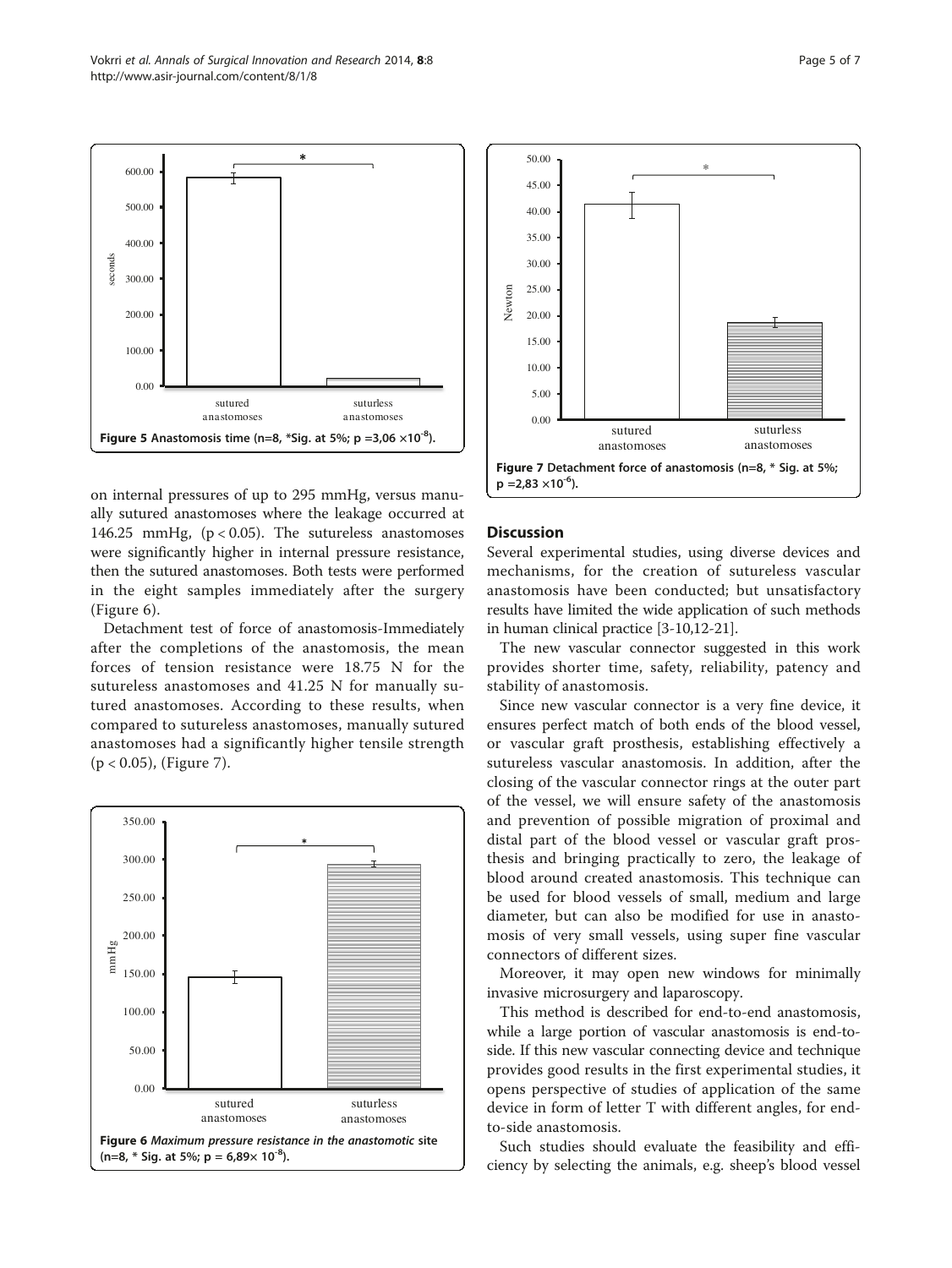<span id="page-5-0"></span>cut circumferentially, one anastomosis would be created by traditional method and another using the new vascular connector device. The anatomical, hysto-pathological, and long-term clinical results of this vascular anastomosis should then be evaluated with a special attention.

Our initial ex vivo testing of NVC anastomosis demonstrates that the NVC has some advantages over sutured anastomosis regarding simplicity, and shorter time of creation, as it is faster to execute without qualitative repercussions. In practical terms, it is expected to reduce the time of vascular clamping.

The assessment of the leakage of anastomosis with the NVC ex vivo was done by use of liquid saline, which does not have the same characteristics as the blood. The viscosity of the 0.9% saline solution used for testing the leakage is 1.005×10<sup>3</sup>at 20° Celsius (°C), while the blood is  $4\times10^{3}$  at 37°C and leakage occurs more easily with water and liquid saline compare to blood [\[22](#page-6-0)]. The results show a perfect seal with the 0.9% saline despite very significant pressure applied to all vascular grafts anastomoses in this ex vivo experiment.

Significant manual stretch forces applied immediately after the procedure did not compromise the anastomoses with the NVC. Tensile strength tests confirmed the adequate mechanical strength of the anastomoses, but the manually sutured anastomoses were significantly more resistant. There are few possible points for study criticism, including greater number of cases in ex vivo experiment, and tests of creation of anastomosis on atherosclerotic model vessels, but it is a first step to show the feasibility of our model study.

#### Conclusion

The new vascular connector can be considered as a way to restore and to maintain vessel continuity; and it can be used either with biological or prosthetic grafts. We think that the presented device may ultimately permit quick vascular anastomoses. The NVC appears to have following benefits in comparison with other techniques:

- Enables the creation of vascular anastomosis faster and simple. The new vascular connector replaces the suture, as the most technically challenging part for vascular surgeons during the anastomosis procedures.
- Significant shortening of clampage time of blood vessels - this assumption would be followed by reduced risk of operative and post-operative complications and length of hospital stay or admission to Intensive care unit.
- Safe and reliable creates permanent anastomosis with better blood flow, without migration and displacement of connector, without stenosis or pseudo aneurysm in anastomotic site.
- Compatibility with any blood vessel and standard vascular graft.
- NVC will reduce in minimum need for replaced blood volume.
- Reduces the cost of treatment.

We believe this technique can be a step ahead and opens a new window for faster, simpler and easier surgery with a lower cost of treatment. The sutureless vascular connector device, tested in first ex vivo experiment, was demonstrated to be effective and safe; but it needs to be carefully evaluated through series of preclinical experiments to ensure that it provides satisfactory results for clinical trials.

#### Abbreviations

NVC: New vascular connector.

#### Competing interest

The authors declare that they have no competing interests.

#### Authors' contributions

All authors read and approved the final manuscript. L.V. carried out the entire design of the study and drafts the manuscript. A.Q. developed the hypothesis and drafted the manuscript. Xh.K. was responsible for the mathematical description. N.H., Ph.C., P.P. and C.S. have provided scientific advice and critical review of the manuscript.

#### Acknowledgement

The authors thanks the ANR within the Investissements d'Avenir programme (Labex CAMI) under reference ANR-11-LABX-0004, Grenoble, France.

#### Funding

This study has been financed entirely by the authors. This manuscript has been developed at the University Clinical Center of Kosovo; Medical Faculty, University of Pristina, Republic of Kosovo; and University-Hospital Centre of Grenoble; Medical Faculty, University of Grenoble, France and University of Grenoble Alpes/CNRS/TIMC-IMAG UMR 5525 (Equipe GMCAO), Grenoble, 38000, France.

#### Author details

<sup>1</sup> Department of Vascular Surgery, University Clinical Center of Kosovo Medical Faculty of the University of Pristina, Boulevard "Dëshmoret e Kombit" nn; 10000, Pristina, Republic of Kosovo. <sup>2</sup>Department of Vascular and Thoracic Surgery, University Hospital Centre of Grenoble; Faculté de Médecine, 38706 La Tronche Cedex, France.

#### Received: 20 June 2014 Accepted: 2 November 2014 Published online: 22 November 2014

#### References

- 1. Tozzi P: Sutureless anastomoses. In Secrets for Success. Edited by Tozzi P. Steinkopff: Verlag Darmstadt; 2007:114–138.
- 2. Carrel A: La technique operatoire des anastomoses vasculaires et la transplantation des visceres. Lyon Med 1902, 98:859–863.
- 3. Wiklund L, Bonilla LF, Berglin E: A new mechanical connector for distal coronary artery anastomoses in coronary artery bypass grafting: a randomized, controlled study. J Thorac Cardiovasc Surg 2005, 129(1):146–150.
- 4. Calafiore AM, Bar-El Y, Vitolla G, Di Giammarco G, Teodori G, Iacò AL, D'Alessandro S, Di Mauro M: Early clinical experience with a new sutureless anastomotic device for proximal anastomosis of the saphenous vein to the aorta. J Thorac Cardiovasc Surg 2001, 121(5):854–858.
- 5. Chang DW, Chan A, Forse RA, Abbott WM: Enabling sutureless vascular bypass grafting with the exovascular sleeve anastomosis. J Vasc Surg 2000, 32(3):524–530.